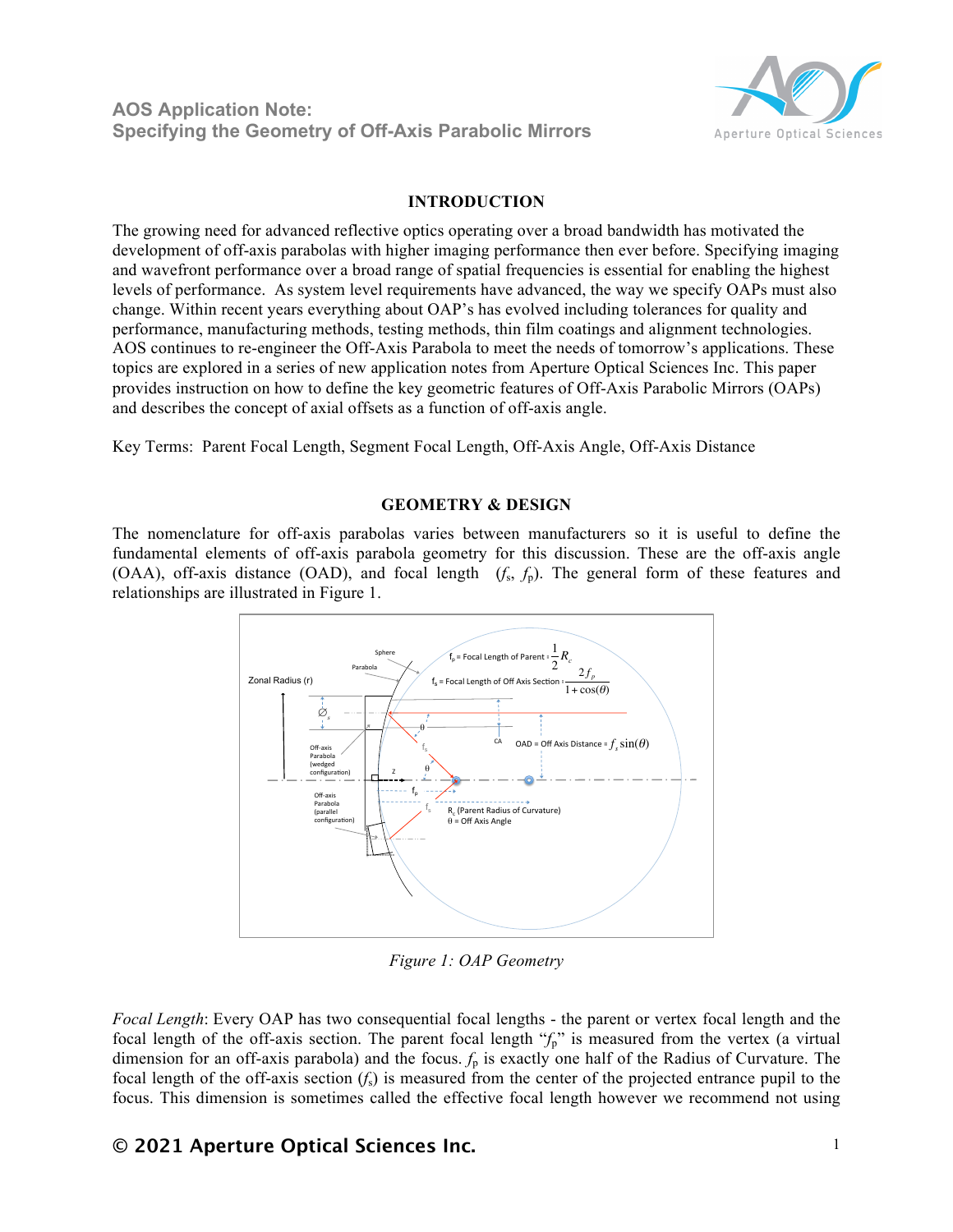### **AOS Application Note: Specifying the Geometry of Off-Axis Parabolic Mirrors**



this term to avoid confusion with the commonly held definition of the effective focal length ("EFL") of a lens. We believe the term Sectional or Segment Focal Length (*f*s) is more descriptive.

The segment focal length and parent focal length are related by the off-axis angle (θ) using Equation 1 below:

$$
f_{\rm s} = \frac{2f_p}{1 + \cos \theta} \qquad \text{Equation 1}
$$

*Off-Axis Distance:* The OAD is the unique location of zonal radius corresponding to the location of the geometric center of the parabola. *(note that Zonal Radius (r) is defined as the distance to any point on the OAP as measured radially from the parent axis.)* The OAD is sometimes defined as measured from the parent axis to the nearest edge of the OAP. *We recommend against this practice, as this quantity cannot be as accurately measured.* The virtual location of the absolute edge of the OAP surface is impossible to mechanically locate with a measurement probe due to chamfered edges, and the edge of the optics is subject to errors in wedge and perpendicularity. The geometric center of the optic however can always be determined with sufficient sampling of the edge or based on a conveniently placed datum flat located on the edge of the OAP. This enables location of the geometric center (and axial center – having calculated its axial offset) and thus the OAD to within a few microns or better with a coordinate measuring machine.



*Figure 2a, b: Graphical Depiction of the Off-Axis Distance and Off-Axis Angle*

*Off-Axis Angle (OAA):* The off-axis angle is the angle subtended between a ray parallel to the parent axis at the off-axis distance and the reflected ray of the OAP surface to the focus. Note that this is not the same as the angle of incidence. The angle of incidence varies as a function of zonal radius, however, the nominal angle of incidence will be equal to one half of the OAA. The angle of incidence tends to be of lesser importance when defining an off-axis parabola except when specifying the performance of thin film coatings. Equation 2 relates the OAD, OAA and sectional focal length:

$$
OAD = f_s \sin \theta
$$
 *Equation 2*

*Projected vs. Normal Geometry*: An important concept to clarify in these definitions is that of "Projected" vs. "Surface Normal" space convention. Nearly every geometric drawing of an optical component is defined relative to a set of datums generally traceable to the optics' surface normal. These include the radius of curvature to incident angle, and clear aperture. However, OAP dimensions for purposes of alignment to an optical axis are determined by the way the incident or reflected light projects onto the

# **© 2021 Aperture Optical Sciences Inc.** 2